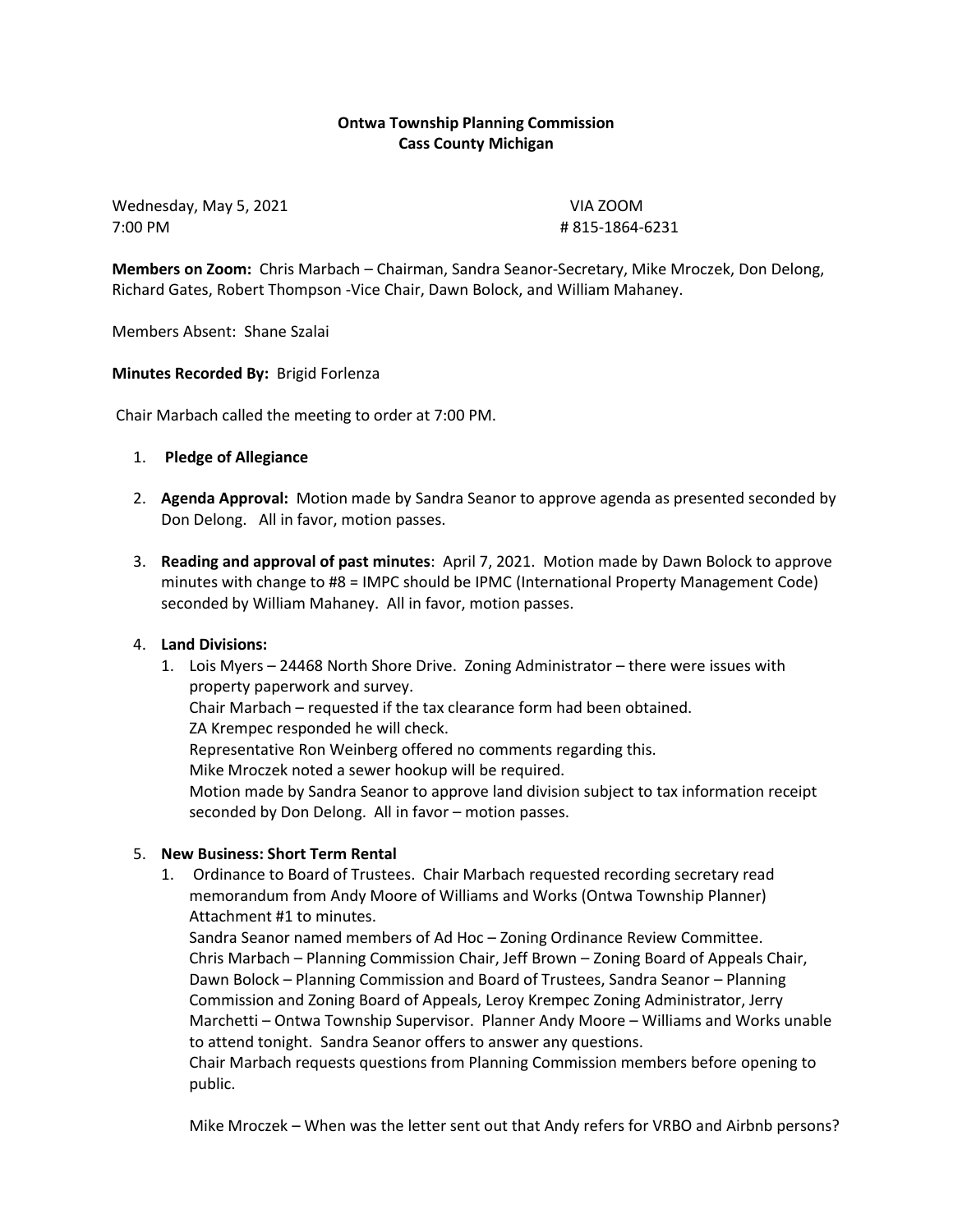Zoning Administrator Leroy Krempec said letter was sent out Monday the day the phone call was received from Andy Moore.

Tim Leman responded he received the letter today.

Member Don Delong #5 rental must be 7 to 29 days. How does this work?

Sandra Seanor example if you rent for 3 days must wait until 7 days are up to rent again. This reduces in and out of people. It is about how this effects residential neighbors.

Mike Mroczek – This is a Police Power Ordinance. How many Police Power Ordinances do we have?

Sandra Seanor – Police Power ordinance as it is about health and safety.

Mike Mroczek – Questioned is Chief Westrick on board with this?

Dawn Bolock responded they will respond like any other complaint.

Mike Mroczek – This ordinance is seven pages long. This will take administration.

Sandra Seanor – This is complaint driven.

Mike Mroczek: Feels most common complaints will be noise and parking which have no fines.

Chair Marbach – Fines are under #3. As to first question – The ordinances on website are police ordinances except Zoning Ordinances, Master Plan, Zoning and Wetland map.

William Mahaney – If police find infractions who assesses the fines – the police department or Ontwa Township.

Sandra Seanor – Zoning Administrator Leroy Krempec will assess the fines.

William Mahaney – So the police must give the information to Leroy, and he will assess the fines?

Jeff Brown – If the registered agent is contacted and issue is solved there will not be a fine. If not corrected in timely manner, then Leroy will get involved.

Sandra Seanor – I will say some townships have been very restrictive. We are trying to maintain safety and number of people in house is based on Michigan's construction code and IPMC code.

Chair Marbach the application process is basically filling out information, so we have the contact information and proper insurance.

Jeff Brown – Wants to make it clear that the seven-day standard came from a supreme court ruling from the State of Michigan. It has been a published case that less than seven days is a commercial use like hotel/motel. So, the seven days came from the supreme court ruling.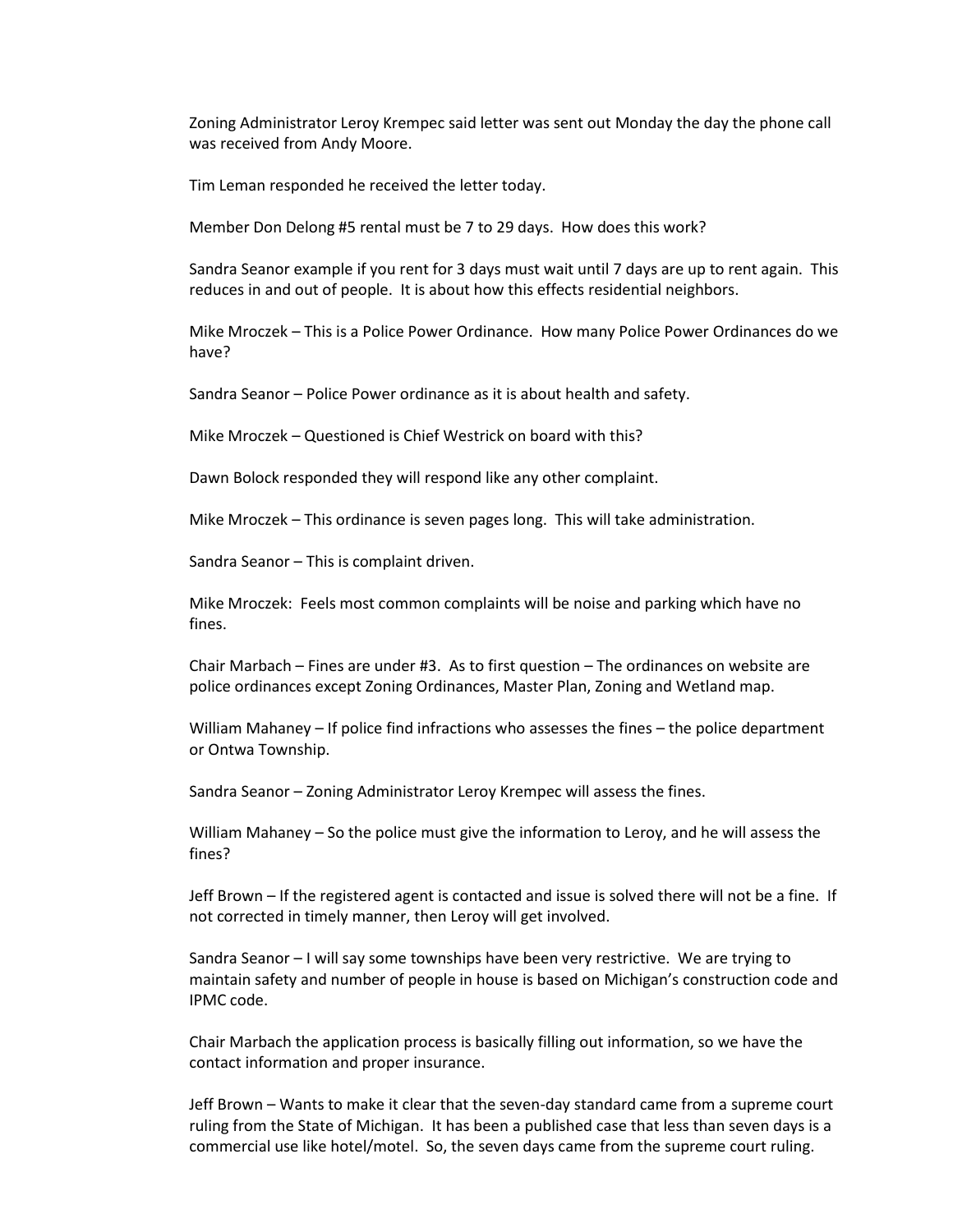Sandra Seanor – What we are looking for from the Planning commission is a recommendation to the Board of Trustees because it is a Board of Trustees ordinance. The zoning working group did the work.

Chair Marbach opened meeting for public comments @ 7:27 PM.

Marc Donati – Owns a home on Eagle Lake. He was caught off guard regarding this and was just made aware of it today. He will have to increase price as he often tents less than 7 days. Why was this written? Police would respond to complaint without this ordinance. He has lacked in police action and has had his vehicle broken into. Have there been issues that has made this come before the board?

Jeff Brown replied it is not issues they have had. It comes from people living near VRBO's. The township consulted with Andy Moore, Williams and Works. VRBO's are against the township ordinances. He advised them to ban them, regulate them, or look the other way. This is to protect neighbor's rights and we are being proactive. This is for the health and safety of the community.

Dawn Bolock – The numbers are growing and yes, the police will come as this is complaint driven.

Sandra Seanor – Police issue and what is required of applicant is to make sure you have an agent of record for the police to have contact ability. Police can contact this agent to get the problem resolved.

Marc Donati – There were no issues that made this happen, the township is getting in front of it and the seven-day deal is a supreme court ruling? He feels there is a bigger problem on the lake with kids on jet skis than there are with renters. The added cost is \$250 per year for inspection?

Sandra Seanor responded the cost for inspection could be \$250 or \$300.

Jeff Brown – Inspector looks for health and safety issues as listed in ordinance. This is to protect renters, landlords, and community.

Dan Stutsman asked who will police the 3 days vs 7 days.

Chair Marbach – The neighbors will and call police or zoning administrator.

Jack Leman – His concern TJ Property Valet is with less than 7-day rentals. How can people explore if they cannot explore less than 7 days?

Jeff Brown – The 7 days is a court ruling. We went with 7 to 29 days.

Chair Marbach – Guests can stay 3 days, but you cannot rent again until the 7 days are up.

James Solarec – TJ Property Value and Lake Rentals. They have two properties on Eagle Lake. They use this to help guide youth with work and mentoring. They want to employ Cass County youth. They have kids lined up for the summer and they pay them to work. They pay them one hour a week not to work but to be mentored. Let them experience a paycheck. He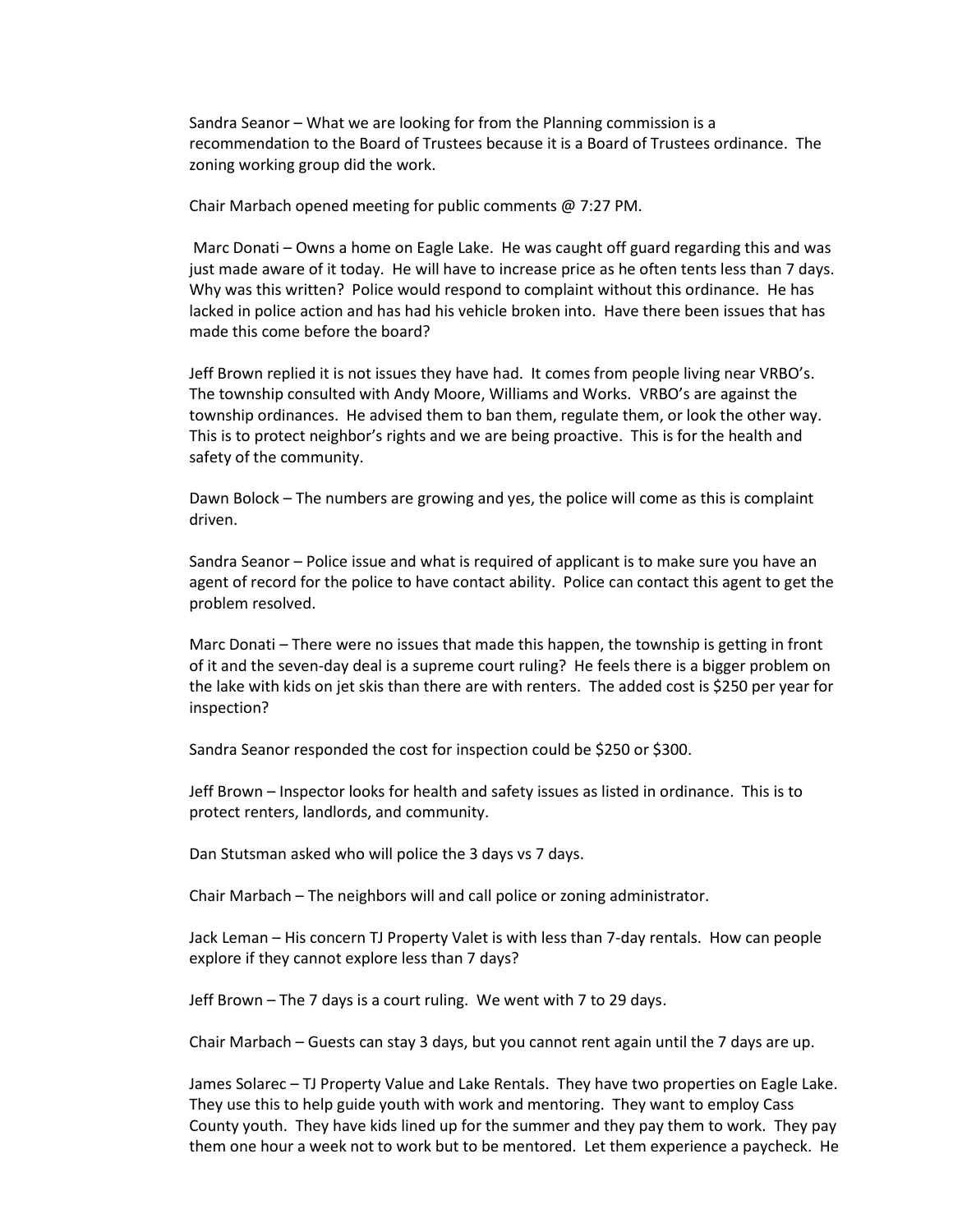appreciates clarification. How were they supposed to know about this tonight, when there was miscommunication about when the letters went out? He was never notified and requests time to review. This seems rushed and secretive. He has issues with occupancy issues and length of stay. There was not much time to review and have input. Who determines this is a violation? Some neighbors are and some are not supportive. Wants the occupancy to be higher. His recommendation is that this is tabled for further discussion to answer questions and not rush this.

Sandra Seanor – The occupancy numbers we identified are from Michigan Construction code – this is not arbitrary. This is a Planning Commission meeting, but this will go to the Board of Trustees in May or June.

Jeff Brown – The speed of this ordinance is because bookings for this summer are in violation. This will be in front of the Board of Trustees. The longer this takes, you should not be renting your property because you are in violation of the code.

Chair Marbach – Lastly the Board of Trustees hears this it will be an open meeting and you will be able to discuss this with them as well.

Dawn Bolock – Confusion regarding the letter but it was on website. We are trying to work with you not against you.

Mr. Solarec - When was this posted? With this being posted on Monday and receiving the letter today it is rushed and not a fair notification.

Jeff Brown – We tried to get letters and notices out in January. The draft took months, and the lawyer Catherine Kaufman approved the letter Monday. They were also going to have Andrew Moore from Williams and Works read the memo, but he could not attend. That is when we went ahead and released the memo.

Tim Leman – What court case are you referencing? Reaume is one that is often referenced.

Jeff Brown – Responded he will look it up and share.

Tim Leman – The thing that concerns him is how many people have rented. Lakeview is rented through October. Can this be enacted post this season? This messes with people's vacations and will kill them financially. VRBO keeps deposits from people, and he is totally booked up.

Dawn Bolock – Responded no one is asking them to change this. Going forward this would apply.

Sandra Seanor – The letter was to make them aware. The interest is this move forward. Making sure the Board of Trustees has the best information for this ordinance. No one is interested in beating you up the first year. After that you will have a process to affect your business.

Tim Leman – Thank you for clarifying this. We want to be a good landlord. Glad that they have not had any complaints. They have been harassed on Lakeview. How will this work when complaints come in?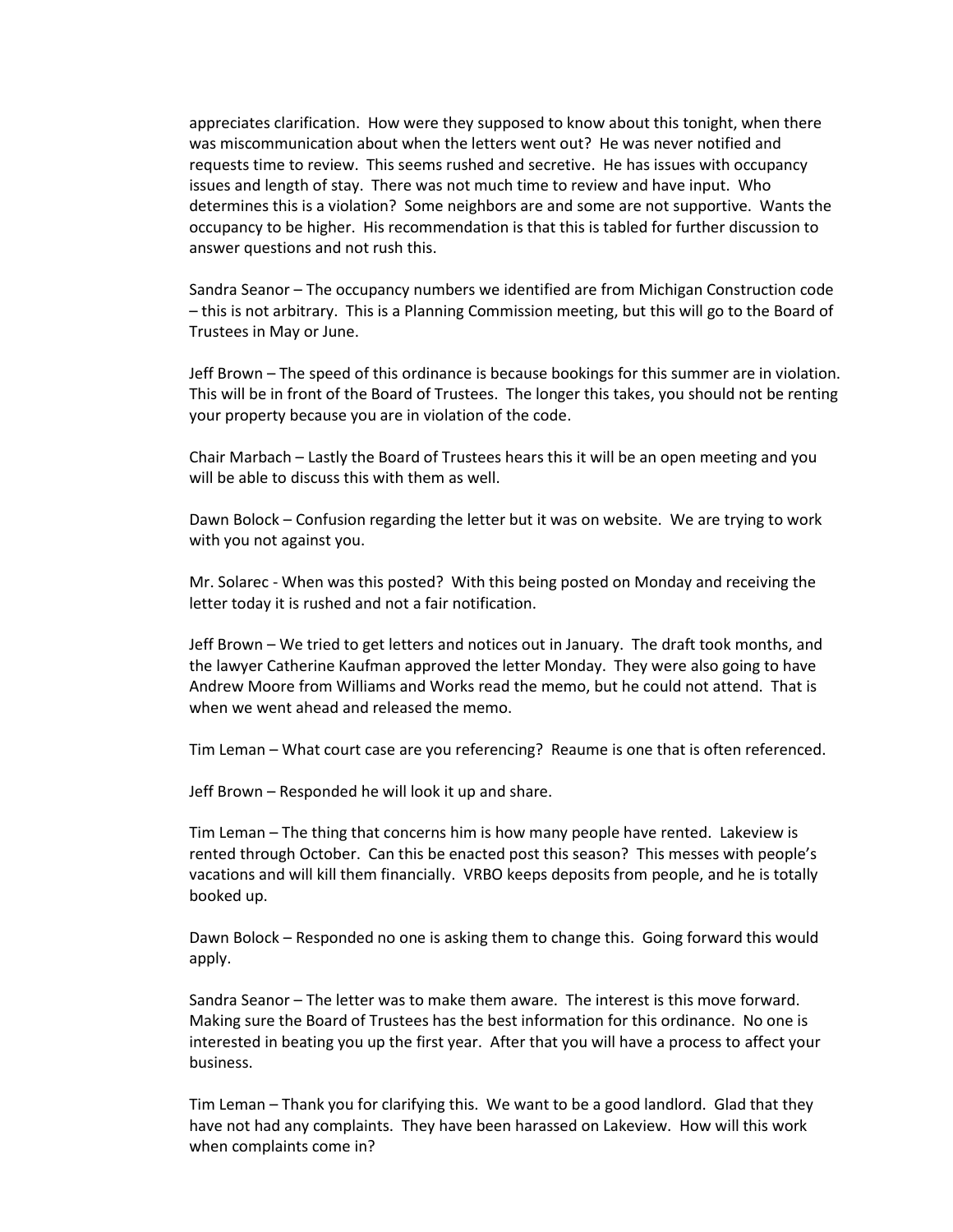Dawn Bolock – If the police department brings a complaint and property management does not handle this. You get a demerit.

Sandra Seanor – This was brought to the Planning Commission by James Solarec. We want to be fair to short term rental folks and the residents that want to live in peace. This covers all properties not just lake property.

Jim Freeman – South Shore Drive. Supports Tim and James. His mom will be renting one and his family will be coming. He appreciates the tenor and wants Planning Commission to look at details. Supports TJ Valet business model. He is next door to a VRBO and has not had any issues.

Alicia Nonson – Property owner must be within 20 miles, can you clarify?

Jeff Brown – You can have a property manager. You need a contact manager to handle this situation, so we don't burden the police or burden the township. If you are leasing this for profit it is your burden.

Sandra Seanor – Police will be dispatched and come out and assess and make the call on whether to contact the property manager.

Patty Reddy – Rents a small 800 square foot cottage. Can they park on grass at other property?

Dawn Bolock – Familiar with the property and assures this is complaint driven.

Todd Haberland – Appreciates the clarification and it has been inciteful. The only comment or clarification is the effective date. Section 9 says it goes into effect in 30 days. How are property owners going to comply or are you going to turn a blind eye to this, or will you amend Section 9 for the effective date?

Dawn Bolock – You will let us know what you have rented. We are not asking you to change what is done.

Jeff Brown – You must register immediately and give us a list of your bookings. This needs to be made clear. We cannot grandfather them for not complying. They must comply now. Moving forward you must comply.

Sandra Seanor – Will communicate this to Andy Moore.

Ryan Colvin – His son is working for TJ Rentals. He appreciates grandfathering in for bookings now. He appreciates the discretion.

Brock Squire – Splits time from Arizona and Eagle Lake. Rushing to have an ordinance that is not completely understood is dangerous. This has been informative and wants to be an involved resident. The guidance from Andrew or lawyer was to regulate it, ban it, or ignore it? You have referenced Supreme Court rulings. He would like chance to read this. The speed, cadence and urgency of this seem artificially urgent. Wants input, wants to be educated on this and worries about lack of time to research. As a resident, he worries about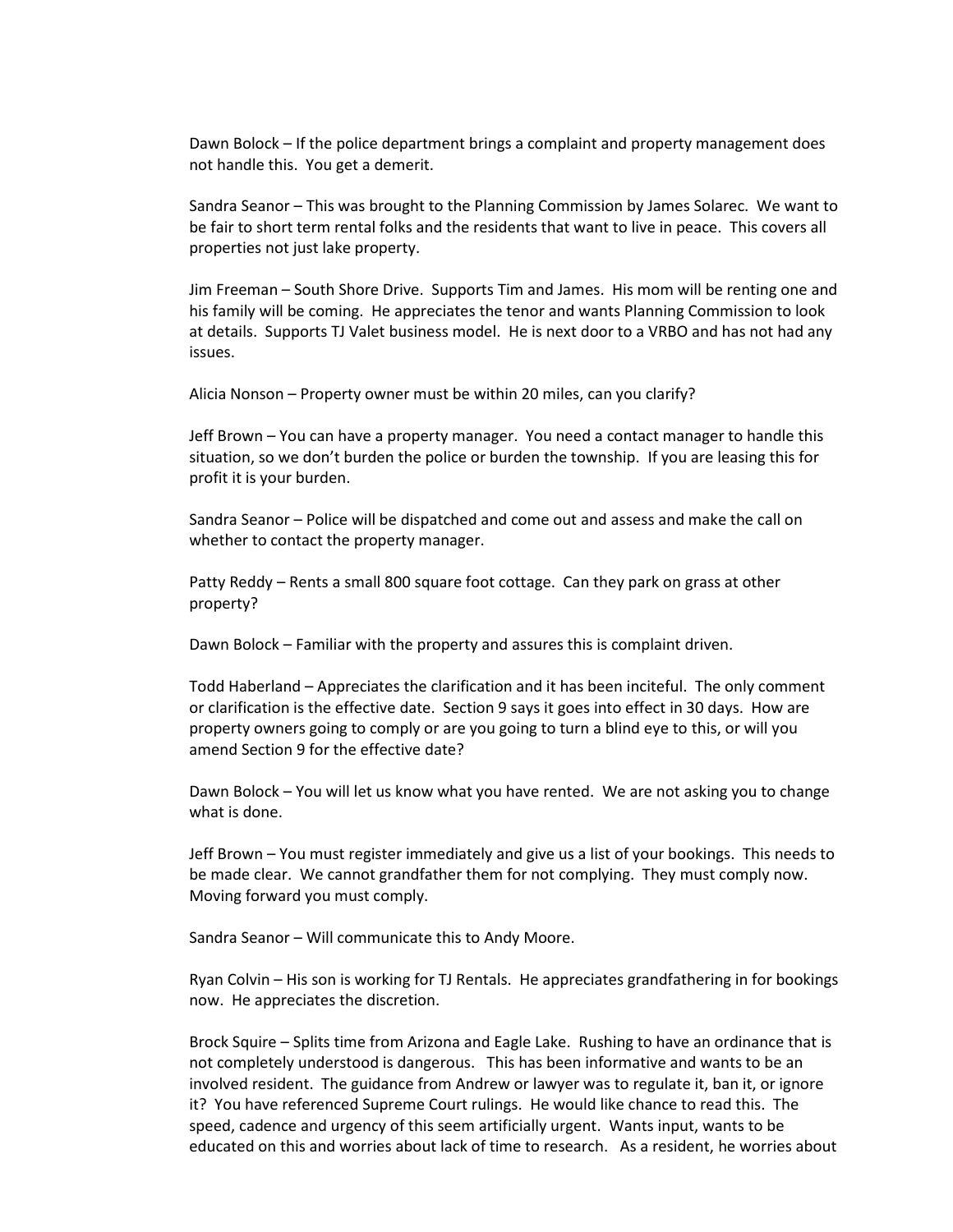the precedence this sets. Seems like the township has thumbed its nose at the Supreme Court ruling for years.

Tim Leman – Do you want every renter and rental agreement?

Sandra Seanor – Give us your calendar and a template of rental agreement. This is on Ontwa Township website. Take a look, it will provide information. We are not trying to make this difficult. Trying to make sure everyone is covered whether you are a business or a resident.

Tim Leman – He appreciates the ability to grandfather in current bookings. He has children employed. He has fixed a blighted property on South Shore.

8:20 PM Chair Marbach – Back to Planning Commission members. Suggestion for recommendation for effective date. Not our decision Planning Commission recommends to Board of Trustees. The Board of Trustees will schedule when.

Dawn Bolock – Important to remember short term rentals are against our ordinances now. We are creating this to help them.

Don Delong – Are there rentals on other Lakes? Have others been contacted, are they aware of this?

Sandra Seanor – This is the entire Township. A letter has been sent to ones on Airbnb and VRBO. This is complaint driven. It will get around.

William Mahaney – First complaint not-fined, second complaint fined.

Chair Marbach – Once Board of Trustees approves it must be published.

Mike Mroczek - On the table tonight is whether to refer this to the Board of Trustees. The Board of Trustees will then consider accepting our recommendation to move forward.

Chair Marbach – Up to Board of Trustees to make final decision. The Board of Trustees can accept it as is, reject it, or make any changes they feel necessary. The Planning Commission is a vetting process prior to getting to Board of Trustees. Planning Commission is a recommendation body. The Board of Trustees could vote on this even if we say no.

Richard Gates – We are recommending in principle only.

Dawn Bolock – The attorney and planner have approved this.

William Mahaney – Made a motion to approve this adding an effective date in Section 9 – October 2021. Grandfather in all current reservations. Seconded by Robert Thompson.

Roll Call Vote: Yeas: Sandra Seanor, Dawn Bolock, Mike Mroczek, Richard Gates, Robert Thompson, Don Delong, William Mahaney, & Chair Marbach. All in favor motion passes.